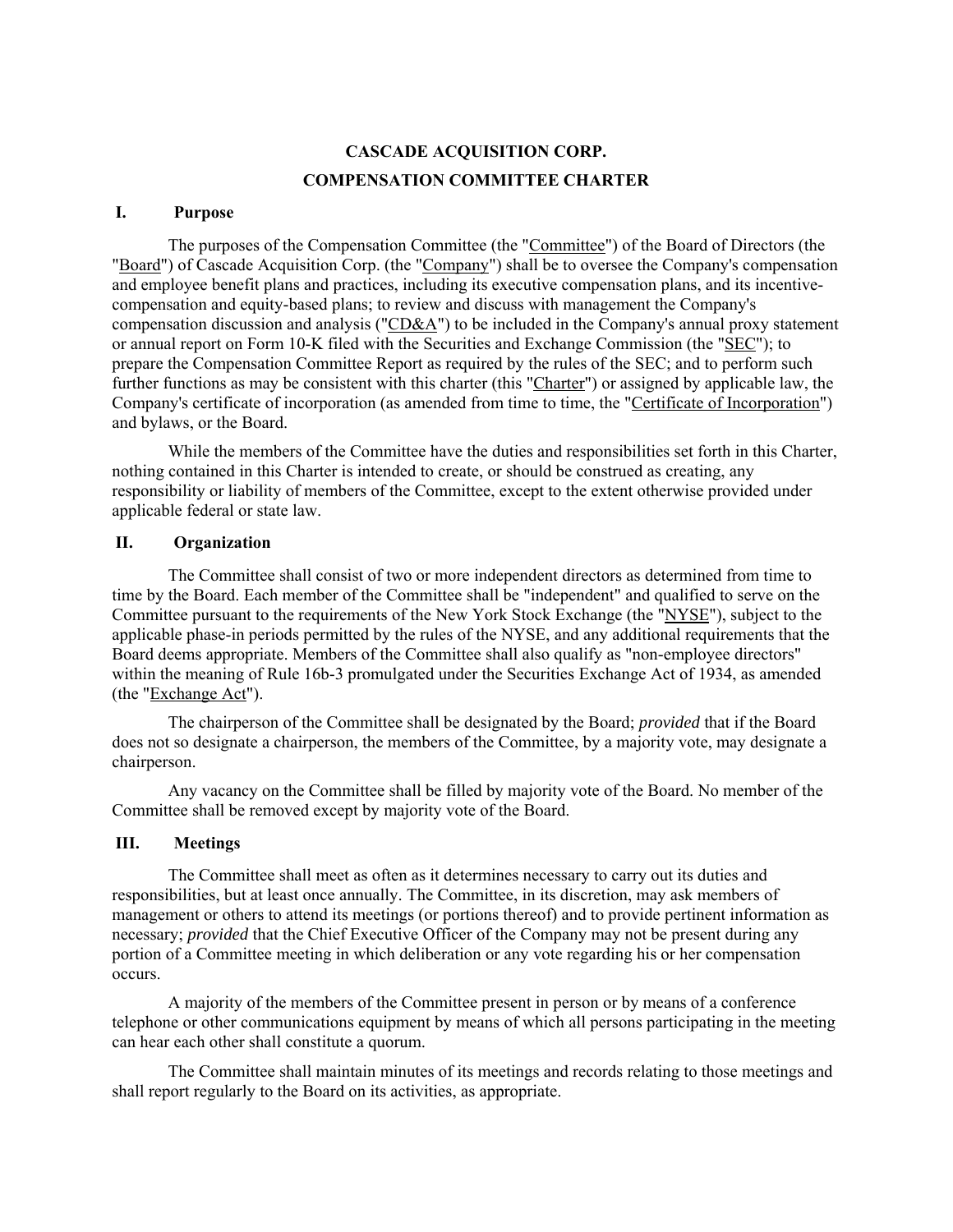## **IV. Authority and Responsibilities**

## *A. Executive Compensation*

The Committee shall have the following duties and responsibilities with respect to the Company's executive compensation plans:

- (a) To review at least annually the goals and objectives of the Company's executive compensation plans, and amend, or recommend that the Board amend, these goals and objectives if the Committee deems it appropriate.
- (b) To review at least annually the Company's executive compensation plans in light of the Company's goals and objectives with respect to such plans, and, if the Committee deems it appropriate, adopt, or recommend to the Board the adoption of, new, or the amendment of existing, executive compensation plans.
- (c) To evaluate annually the performance of the Chief Executive Officer in light of the goals and objectives of the Company's executive compensation plans, and, either as a Committee or together with the other independent directors (as directed by the Board), determine and approve the Chief Executive Officer's compensation level based on this evaluation. In determining the long-term incentive component of the Chief Executive Officer's compensation, the Committee shall consider factors as it determines relevant, which may include, for example, the Company's performance and relative stockholder return, the value of similar awards to chief executive officers of comparable companies, and the awards given to the Chief Executive Officer of the Company in past years. The Committee may discuss the Chief Executive Officer's compensation with the Board if it chooses to do so.
- (d) To evaluate annually the performance of the other executive officers of the Company in light of the goals and objectives of the Company's executive compensation plans, and either as a Committee or together with the other independent directors (as directed by the Board), determine and approve the compensation of such other executive officers. To the extent that long-term incentive compensation is a component of such executive officer's compensation, the Committee shall consider all relevant factors in determining the appropriate level of such compensation, including the factors applicable with respect to the Chief Executive Officer.
- (e) To evaluate annually the appropriate level of compensation for Board and Committee service by non-employee directors, and to make recommendations to the Board regarding such compensation.
- (f) To review and approve any employment agreements, severance or termination arrangements and any other compensatory contracts or arrangements to be made with any executive officer of the Company.
- (g) To perform such duties and responsibilities as may be assigned to the Board or the Committee under the terms of any executive compensation plan.
- (h) To review perquisites or other personal benefits to the Company's executive officers and directors and recommend any changes to the Board.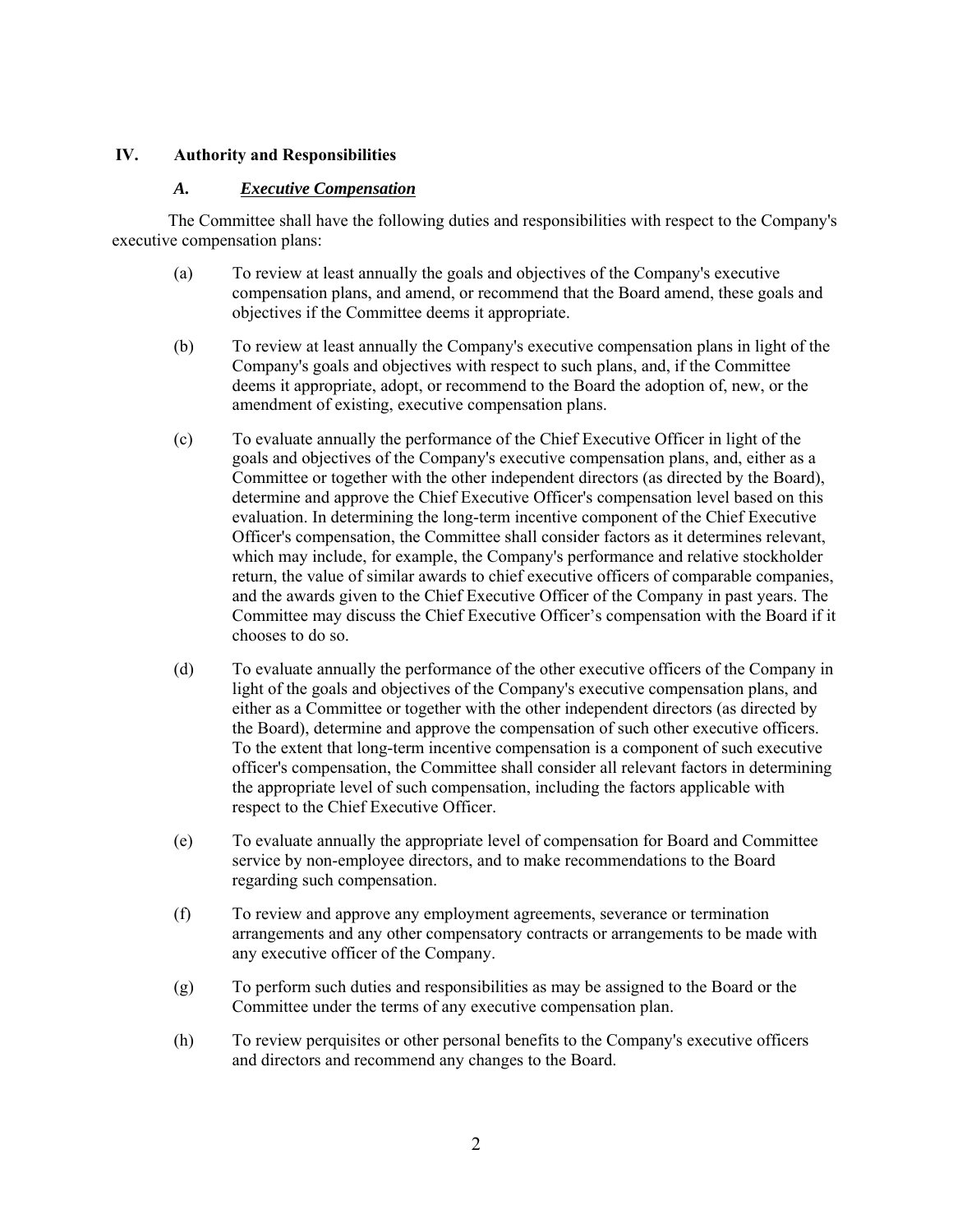- (i) To consider the results of the most recent shareholder advisory vote on executive compensation as required by Section 14A of the Exchange Act and, to the extent the Committee determines it appropriate to do so, take such results into consideration in connection with the review and approval of executive officer compensation.
- (j) To review and discuss with management the Company's CD&A, and based on that review and discussion, to recommend to the Board that the CD&A be included in the Company's annual proxy statement or annual report on Form 10-K, as applicable.
- (k) To review compensation arrangements for the Company's employees to evaluate whether incentive and other forms of pay encourage unnecessary or excessive risk taking, and review and discuss, at least annually, the relationship between risk management policies and practices, corporate strategy and the Company's compensation arrangements.
- (l) To the extent it deems necessary, review and approve the terms of any compensation "clawback" or similar policy or agreement between the Company and the Company's executive officers or other employees subject to Section 16 of the Exchange Act.
- (m) To prepare the Compensation Committee Report in accordance with the rules and regulations of the SEC for inclusion in the Company's annual proxy statement or annual report on Form 10-K, as applicable.
- (n) To perform such other functions as assigned by law, the Certificate of Incorporation or the Board.

## *B. General Compensation and Employee Benefit Plans*

The Committee shall have the following duties and responsibilities with respect to the Company's general compensation and employee benefit plans, including incentive-compensation and equity-based plans:

| (a) | To review at least annually the goals and objectives of the Company's<br>general compensation plans and other employee benefit plans,<br>including incentive-compensation and equity-based plans, and amend,<br>or recommend that the Board amend, these goals and objectives if the<br>Committee deems it appropriate. |
|-----|-------------------------------------------------------------------------------------------------------------------------------------------------------------------------------------------------------------------------------------------------------------------------------------------------------------------------|
| (b) | To review at least annually the Company's general compensation plans<br>and other employee benefit plans, including incentive-compensation<br>and equity-based plans, in light of the goals and objectives of these<br>plans, and recommend that the Board amend these plans if the<br>Committee deems it appropriate.  |
| (c) | To review all equity-compensation plans to be submitted for<br>shareholder approval under the NYSE listing standards, and to review<br>and, in the Committee's sole discretion, approve all equity-<br>compensation plans that are exempt from such shareholder approval<br>requirement.                                |
| (d) | To perform such duties and responsibilities as may be assigned to the<br>Board or the Committee under the terms of any compensation or other                                                                                                                                                                            |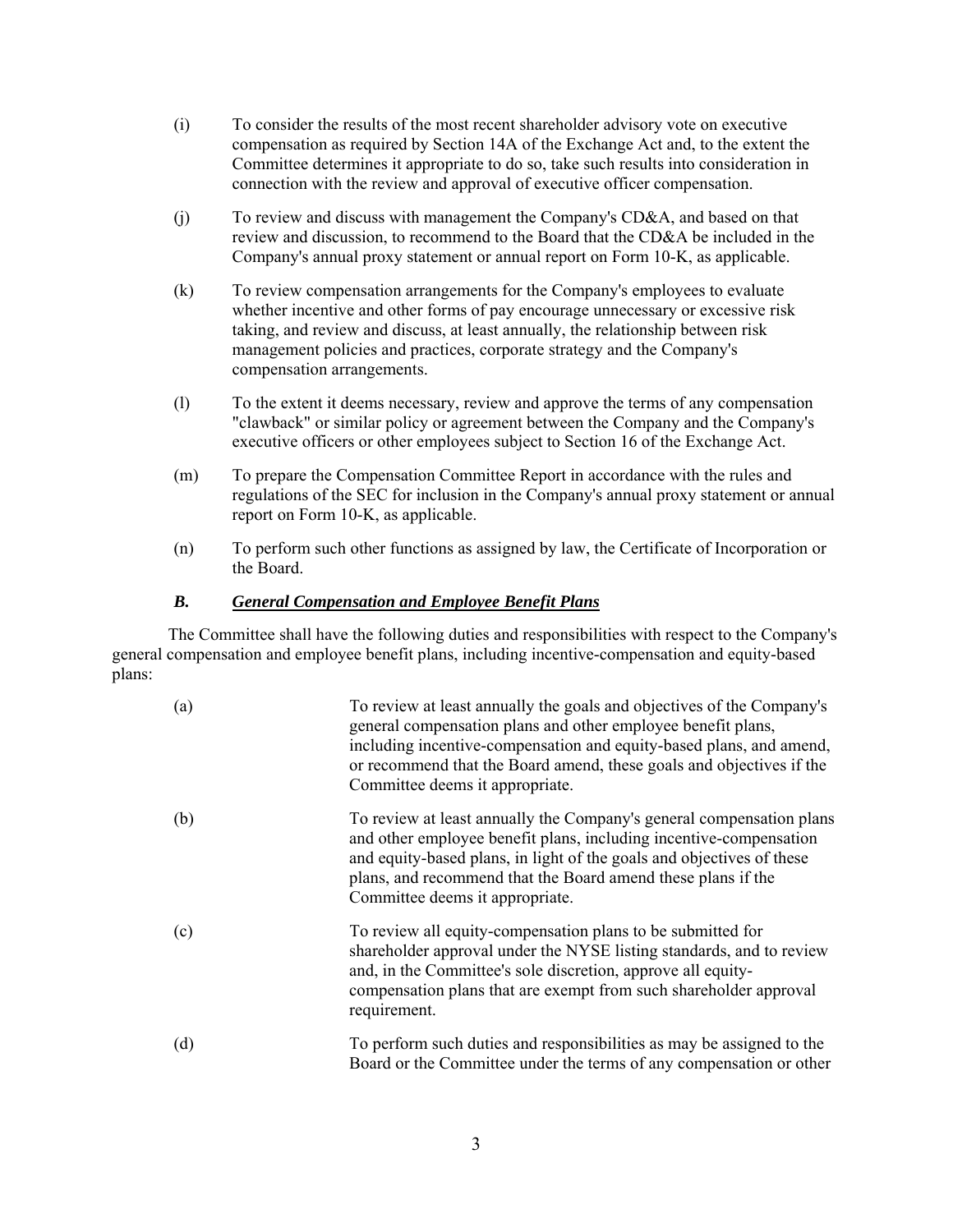employee benefit plan, including any incentive-compensation or equity-based plan.

#### **V. Delegation of Authority**

The Committee may form subcommittees for any purpose that the Committee deems appropriate and may delegate to such subcommittees such power and authority as the Committee deems appropriate; *provided*, *however*, that no subcommittee shall consist of fewer than two members; and *provided further* that the Committee shall not delegate to a subcommittee any power or authority required by any law, regulation or listing standard to be exercised by the Committee as a whole.

#### **VI. Reporting**

The Committee shall, no less frequently than annually, evaluate its performance. In conducting this review, the Committee shall evaluate whether this Charter appropriately addresses the matters that are or should be within its scope and shall recommend such changes as it deems necessary or appropriate.

The Committee shall address all matters that the Committee considers relevant to its performance, including at least the following: the adequacy, appropriateness and quality of the information and recommendations presented by the Committee to the Board, the manner in which they were discussed or debated, and whether the number and length of meetings of the Committee were adequate for the Committee to complete its work in a thorough and thoughtful manner.

The Committee shall deliver to the Board a report, which may be oral, setting forth the results of its evaluation, including any recommended amendments to this Charter and any recommended changes to the Company's or the Board's policies or procedures.

#### **VII. Resources**

The Committee may conduct or authorize investigations into or studies of matters within the Committee's scope of responsibilities, and may, in its sole discretion, retain or obtain the advice of a compensation consultant, legal counsel or other adviser. The Committee shall be directly responsible for the appointment, compensation and oversight of the work of any compensation consultant, legal counsel or other adviser retained by the Committee, the expense of which shall be borne by the Company. The Committee may select a compensation consultant, legal counsel or other adviser to the Committee only after taking into consideration all factors relevant to that person's independence from management, including the following:

- (a) The provision of other services to the Company by the person that employs the compensation consultant, legal counsel or other adviser;
- (b) The amount of fees received from the Company by the person that employs the compensation consultant, legal counsel or other adviser, as a percentage of the total revenue of the person that employs the compensation consultant, legal counsel or other adviser;
- (c) The policies and procedures of the person that employs the compensation consultant, legal counsel or other adviser that are designed to prevent conflicts of interest;
- (d) Any business or personal relationship of the compensation consultant, legal counsel or other adviser with a member of the Committee;
- (e) Any stock or other securities of the Company owned by the compensation consultant, legal counsel or other adviser; and